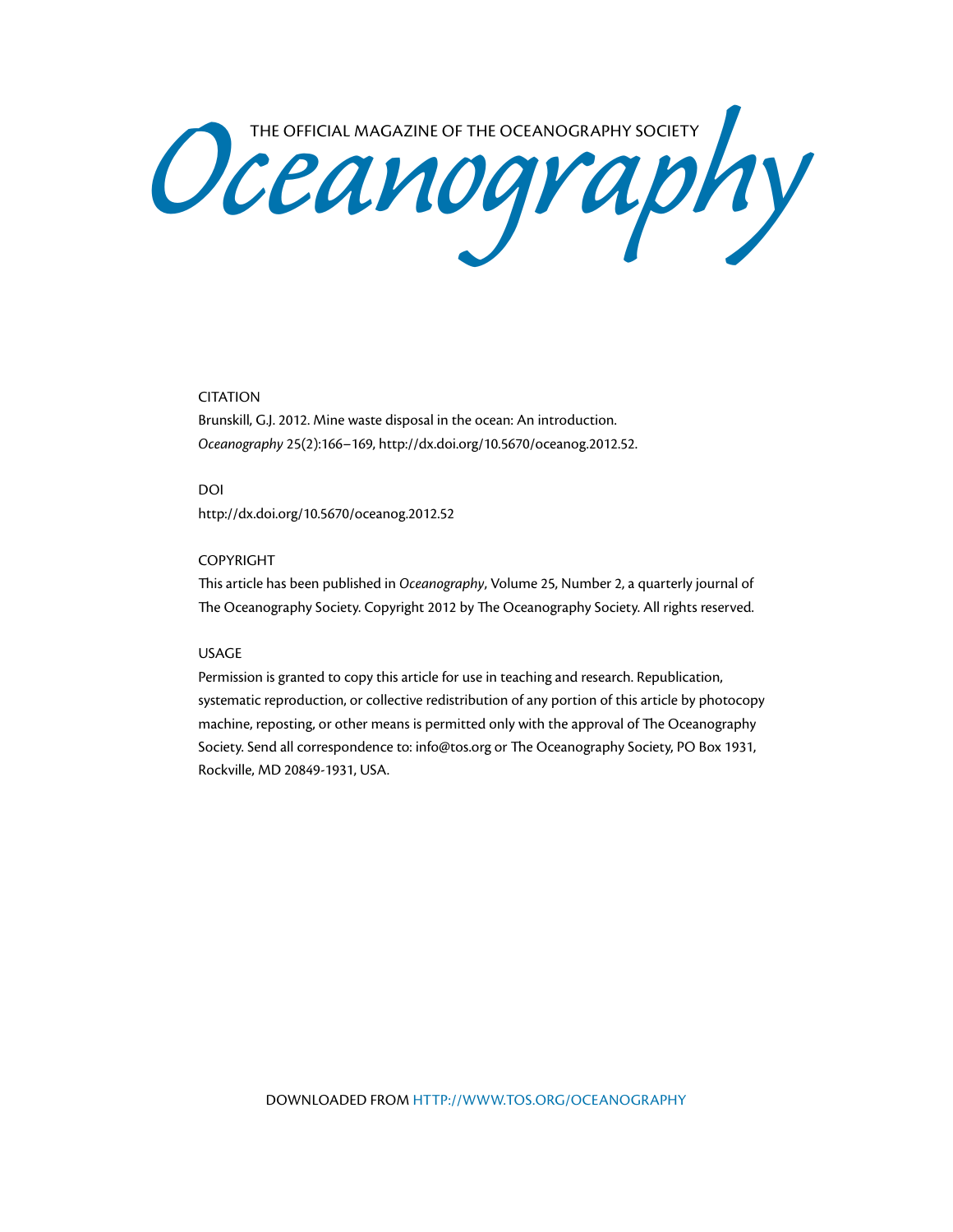# Mine Waste Disposal in the Ocean

# An Introduction

## BY GREGG J. BRUNSKILL

*This introduction launches a series of articles on mine waste disposal in the ocean. Two articles follow in this issue and more articles will be printed in coming issues.*

Could we, should we, knowingly pollute the world ocean? It's easy to think that the ocean is awfully big, and maybe no one will notice. Unfortunately, it's too late to debate this ethical issue—we've already done it (Thiel, 2003; report on 2011 "State of the Ocean" workshop at [http://www.stateoftheocean.org/ipso-](http://www.stateoftheocean.org/ipso-2011-workshop-summary.cfm)[2011-workshop-summary.cfm](http://www.stateoftheocean.org/ipso-2011-workshop-summary.cfm)).

Tetraethyl-Pb added to transport fuels changed the concentrations and isotopic ratios of Pb in the entire surface ocean and the polar ice caps (Nriagu and Pacyna, 1988; Patterson and Settle, 1990; Kitman, 2000). DDT, dioxins, PCBs, and other deleterious anthropogenic contaminants have reached the deep sea and polar ice sheets (Dachs et al., 1999; Geisz et al., 2008). Anthropogenic fossil fuel combustion-derived carbonic acid is now titrating the carbonate alkalinity of the world ocean (Sabine et al., 2004).

The mining industry has a long (5,000-year) history of polluting local soils and water, and we can detect contaminant Pb, Hg, and other elements from mining operations in earlier

millennia (Hutchinson, 1970; Abbot and Wolfe, 2003; Lee et al., 2008; Elbaz-Poulichet et al., 2011). Now, the modern mining industry is seriously proposing that it is better to dump mine wastes into the coastal and deep sea rather than to contain them in engineered tailings ponds on the land near the mine hole or refinery (Ellis and Robertson, 1999; Ellis, 2008). Marine waste disposal is certainly cheaper and quicker. Because most of this intentional pollution expanded greatly during our post-World War II generation, I suspect our descendants will look back at our culture with disappointment. We are the children of the Anthropocene (Zalasiewicz et al., 2011), and we should figure out a way to do better for future generations (Ehernfeld, 2009; Vidas, 2011).

Human technology moves more dirt and rocks around than natural river erosion transport to the sea. Global mine waste rock and tailings annual production are estimated to be somewhere between 5 and  $50 \times 10^{15}$  g yr<sup>-1</sup> (Douglas and Lawson, 2000; Schwarzenbach et al., 2010). That figure is about 210–2,100 million rock-loaded rail/truck containers per year—a rock-loaded train length in excess of 1.5 million km, or the weight of 7.4 billion Boeing 747 aircraft.

Much of this waste is temporarily stored on land in pits, but gravity will eventually take this metal-rich waste downslope to the sea. Annual river transport of sediment to the sea is estimated by Li (2000) and Syvitski and Kettner (2011) as  $12-15 \times 10^{15}$  g yr<sup>-1</sup>. If any large fraction of this exponentially increasing mine waste/tailings were to be delivered to the world's continental shelves, they would approximately double natural sedimentation rates.

According to Rauch and Pacyna (2009), the mining industry has increased by 50% the mobilization of natural Ag, Al, Cr, Cu, Fe, Ni, Pb, and Zn cycles in the biosphere. It would appear that this problem is not small or local. Evidence is accumulating that, in addition to dust, trace elements are supplied to the open ocean via horizontal transport from metal-rich continental shelves and slopes (Elrod et al., 2008; Cullen et al., 2009; Slemons et al., 2010; Misumi et al., 2011). Increases in the supply of coastal shelf and slope iron

**Gregg J. Brunskill** *([g.brunskill@aims.gov.au\)](mailto:g.brunskill@aims.gov.au) is Associate Editor,* Oceanography, *and a visiting chemical oceanographer (retired), Australian Institute of Marine Science, Alligator Creek, Queensland, Australia.*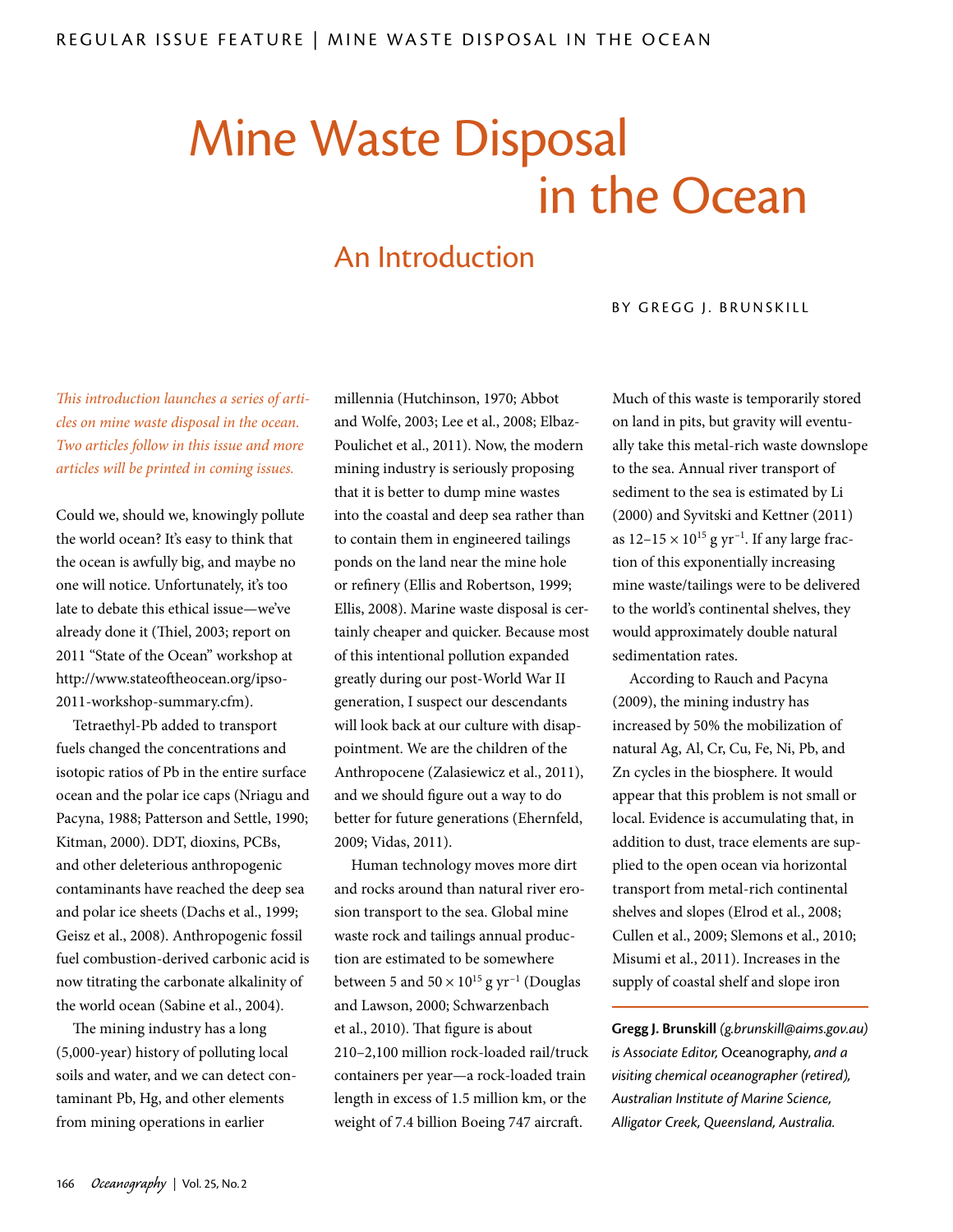to the open ocean might be beneficial for productivity, but augmented supply rates of Hg, Pb, Cr, Cd, and As might be deleterious for marine biota or human harvest of seafood. Would you like a little more mercury and arsenic in your tuna salad? As with global greenhouse gas impacts on our ocean (Falkowski et al., 2000), metals and other contaminants from mine wastes dumped into the sea are likely to be globally dispersed in dissolved and particulate form by world oceanic currents and the relentless tides.

Rather than extracting metals only from new mining efforts, it would seem more energy and metal efficient to mine the municipal waste dump sites in cities, and to manufacture metallic goods so that valuable minerals can be easily recycled for centuries to come (Müller et al., 2006; Braungart and McDonough, 2009; Brunner, 2011; Graedel and Cao, 2010; Graedel et al., 2011; Liu et al., 2011; Reuter, 2011; Schnoor, 2011; Zhang et al., 2012). It also seems likely that old land-based mine waste piles will become valuable sites for recovery of new minerals needed for the post-fossil-fuel, decarbonized era (Gerst and Graedel, 2008; Pickard, 2008). It is often claimed that these mine and refinery wastes are environmentally harmless. If so, the wastes should be put to work as road base, concrete, and bricks, and, for ultramafic minerals, used for atmospheric and plant CO<sub>2</sub> sequestration (Pronost et al., 2011). Perhaps the deleterious human health and ecosystem impacts would be better controlled in the midst of millions of humans in large cities?

The ethics of scientific involvement in evaluating environmental impact of mining and other developments follow pathways of conflict. The social and economic engines of progress demand more and more coal, oil, steel, aluminium, copper, nickel, gold, silver, and rare earth elements to build more and more computers, iPods, airplanes, and military weapons. Government geological survey agencies provide surveys and exploration to find hot spots of mineral resources. Mining companies are happy to provide the minerals necessary for consumers, if their profits are large. The miners are supplying the demand for mineral

mining activities on regional economic development, ecosystems, and local people (McGarity, 2004; Mirowski, 2011).

Environmental impact statements for industrial development (mining) projects are usually evaluated by the host country government agencies responsible for economic development, occupational health and safety, cash flow, mining and mineral policy, and, sometimes, environmental impacts related to the local people and ecosystems. In

CC<br>ROPO<br>INTC<br>CON' …the modern mining industry is seriously proposing that it is better to dump mine wastes into the coastal and deep sea rather than to contain them in engineered tailings ponds on THE LAND NEAR THE MINE HOLE OR REFINERY.

resources from the wealthy, developed USA, Europe, China, and India, but the minerals increasingly come from lesserdeveloped countries with ineffective regulatory and environmental standards. This often results in exploitation of the poor to provide wealth for the industrialized countries (Ali, 2009; Mouhot, 2011). Academic scientists, consulting companies, and engineers are paid by the mining companies to conduct environmental impact studies (EISs) designed to show that mining developments will meet the legal and environmental standards of the host countries (Radder, 2010). If we are fortunate, an EIS is done (and made public) before a development begins, and it attempts to predict the impact of the

most cases, inadequate information is provided by the EIS, the evaluating agencies rarely have the expertise to do their jobs, and often the local people are not consulted until after the development permits are granted. Eventually and quietly, permits for mining and tailings contamination of the region are issued, in expectation of national income from taxes. The mining companies and prodevelopment governments emphasize the provision of jobs, training, and improved local facilities, and quietly indicate that the local people have to give away some of their land and sea tenure rights, and environmental quality (Shellenberger and Nordhaus, 2007; McGarity and Wagner, 2008). Before and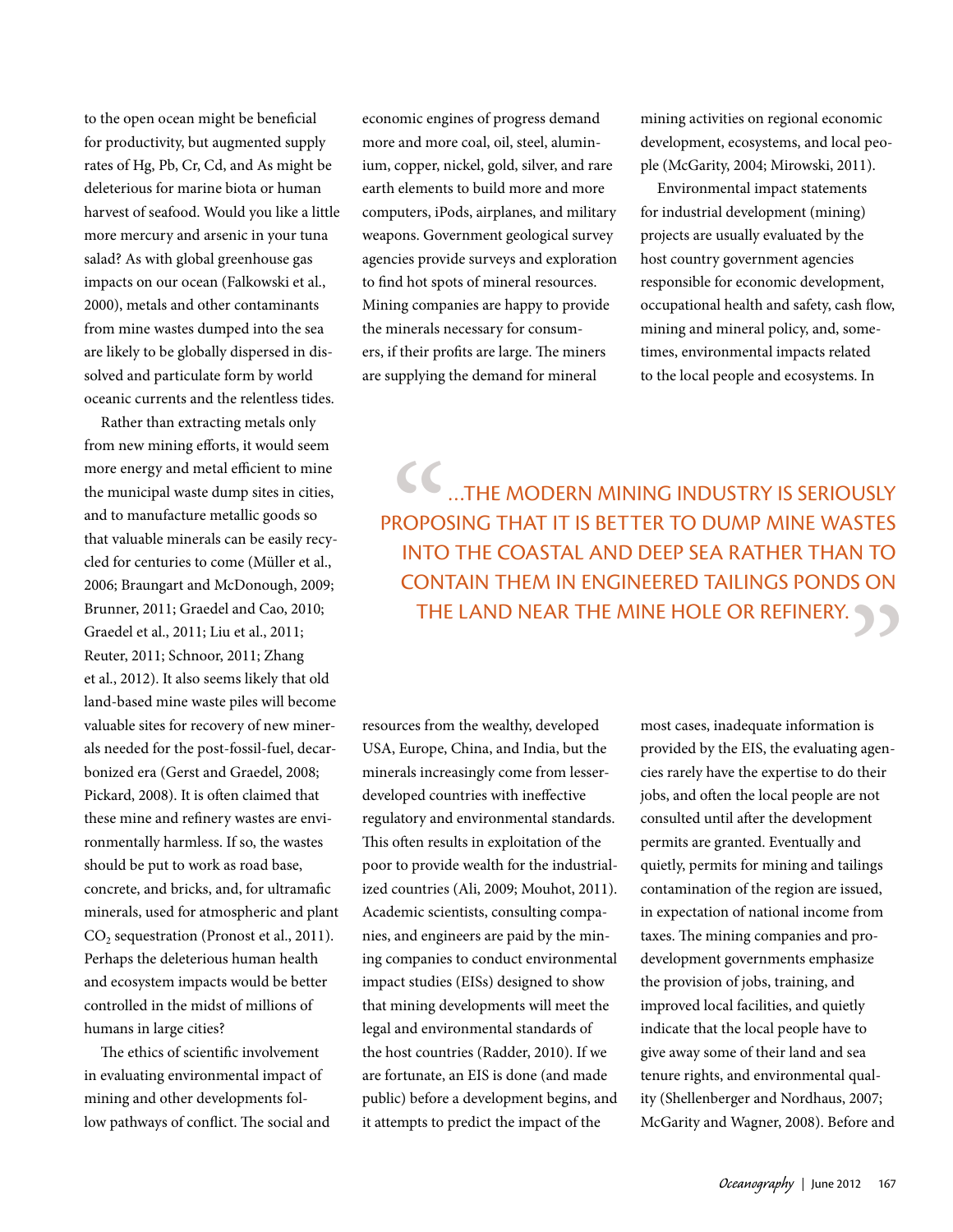after mining developments, environmental costs and ecosystem losses are rarely measured and subtracted from the profits of the mining companies.

Local people who are affected by the mining may hire lawyers and their own environmental consultants to review the situation, often with involvement of independent scientists with local expertise and local seafood-dependant villages. Quite frequently, there are two camps of local people: those who may benefit from the mining development, and those who will be deleteriously affected by the development. In the midst of this social, economic, and regional development conflict, now appear two groups of scientists, often presenting conflicting evidence on the impact of the mining development on coastal and deep seas. The consultants paid by the mining companies usually bias their reports in support of development, whereas the independent scientists and nongovernmental organizations usually bias in favor of natural ecosystem protection and local community rights (Wagner and Steinzor, 2006; Oreskes and Conway, 2010). In many cases, international, national, and local law and court systems are inadequate to deal with this problem (Ruggie 2008, 2011). In lessdeveloped countries that host mining developments, the minerals and profits go to London, New York, Toronto, and Beijing, not to the local people, who are left with decades or centuries of environmental problems. And therein lies the problem.

A series of occasional papers, starting in this issue of *Oceanography*, will provide some examples of mine wastes deposited in coastal and deep seas as well as associated legal, ecological,

toxicological, and engineering problems (Edinger, 2012, in this issue; Koski, 2012, in this issue). Most past mine waste pollution problems have occurred in shallow coastal seas, but in the past decade, miners have begun to propose and build submarine pipelines to dispose of mine and refinery wastes in deeper water below the coastal mixed layer (100–1,000 m depth). It is a big challenge for marine chemists and ecotoxicologists to predict the impact of refinery tailings in submarine canyons and on continental slopes. Mine waste disposal engineers like to refer to the practice as "deep sea tailings placement," or DSTP (Ellis, 2008); however, this is not really the deep sea but rather the outer shelf or continental slope. The word "placement" is also inappropriate—it implies that the mine waste will rest on the seafloor in a discrete pile and not be transported along the coast by currents and tides in particulate and dissolved form. It is clear that the time for scrutiny of proposals for mine waste disposal into the sea is well before the permit is issued. Once the waste is in the sea, there is no chance of recovery of valuable metals in the waste nor of ecological remediation over the following century.

#### **REFERENCES**

- Abbott, M.B., and A.P. Wolfe. 2003. Intensive pre-Incan metallurgy recorded by lake sediments from the Bolivian Andes. *Science* 301:1,893–1,895, [http://dx.doi.org/](http://dx.doi.org/10.1126/science.1087806) [10.1126/science.1087806.](http://dx.doi.org/10.1126/science.1087806)
- Ali, S.H. 2009. *Treasures of the Earth: Need, Greed, and a Sustainable Future*. Yale University Press, New Haven, CT, 304 pp.
- Braungart, M., and W. McDonough. 2009. *Cradle to Cradle: Remaking the Way We Make Things*. The Random House Group, 208 pp.
- Brunner, P.H. 2011. Urban mining: A contribution to reindustrializing the city. *Journal of Industrial Ecology* 15(3):339–341, [http://dx.doi.org/](http://dx.doi.org/10.1111/j.1530-9290.2011.00345.x) [10.1111/j.1530-9290.2011.00345.x](http://dx.doi.org/10.1111/j.1530-9290.2011.00345.x).
- Cullen, J.T., M. Chong, and D. Ianson. 2009. British Columbian continental shelf as a source of dissolved iron to the subarctic Northeast Pacific Ocean. *Global Biogeochemical Cycles* 23, GB4012, [http://dx.doi.org/](http://dx.doi.org/10.1029/2008GB003326) [10.1029/2008GB003326.](http://dx.doi.org/10.1029/2008GB003326)
- Dachs, J., J.M. Bayona, V. Ittekkot, and J. Albaiges. 1999. Monsoon-driven vertical fluxes of organic pollutants in the western Arabian Sea. *Environmental Science & Technology* 33:3,949–3,956, [http://dx.doi.org/](http://dx.doi.org/10.1021/es990200e) [10.1021/es990200e.](http://dx.doi.org/10.1021/es990200e)
- Douglas, I., and N. Lawson. 2000. Material flows due to mining and urbanization. Pp. 351–364 in *A Handbook of Industrial Ecology*. R.U. Ayers and L.W. Ayers, eds, Edward Elgar Publications, Cheltenham, UK/Northampton, MA.
- Elbaz-Poulichet, F., L. Dezileau, R. Freydier, D. Cossa, and P. Sabatier. 2011. 3500-year record of Hg and Pb contamination in a Mediterranean sedimentary archive (The Pierre Blanche Lagoon, France). *Environmental Science & Technology* 45:8,642–8,647, [http://](http://dx.doi.org/10.1021/es2004599) [dx.doi.org/10.1021/es2004599](http://dx.doi.org/10.1021/es2004599).
- Edinger, E. 2012. Gold mining and submarine tailings disposal: Review and case study. *Oceanography* 25(2):184–199, [http://](http://dx.doi.org/10.5670/oceanog.2012.54) [dx.doi.org/10.5670/oceanog.2012.54](http://dx.doi.org/10.5670/oceanog.2012.54).
- Ehrenfeld, D. 2009. *Becoming Good Ancestors: How We Balance Nature, Community, and Technology.* Oxford University Press, 320 pp.
- Ellis, D. 2008. The role of deep submarine tailings placement (STP) in the mitigation of marine pollution for coastal and island mines. Chapter 1 in *Marine Pollution: New Research*. T.N. Hofer, ed., Nova Science Publishers.
- Ellis, D.V., and J.D. Robertson. 1999. Underwater placement of mine tailings: Case examples and principles. Pp. 123–141 in *Environmental Impacts of Mining Activities: Emphasis on Mitigation and Remedial Measures*. J.M. Azcue, ed., Springer.
- Elrod, V.A., K.S. Johnson, S.E. Fitzwater, and J.N. Plant. 2008. A long-term, high-resolution record of surface water iron concentrations in the upwelling-driven central California region. *Journal of Geophysical Research* 113, C11021, [http://dx.doi.org/10.1029/2007JC004610.](http://dx.doi.org/10.1029/2007JC004610)
- Falkowski, P., R.J. Scholes, E. Boyle, J. Canadell, D. Canfield, J. Elser, N. Gruber, K. Hibbard, P. Hogberg, S. Linder, and others. 2000. The global carbon cycle: A test of our knowledge of Earth as a system. *Science* 290:291–296, [http://](http://dx.doi.org/10.1126/science.290.5490.291) [dx.doi.org/10.1126/science.290.5490.291](http://dx.doi.org/10.1126/science.290.5490.291).
- Geisz, H.N., R.M. Dickhut, M.A. Cochran, W.R. Fraser, and H.W. Ducklow. 2008. Melting glaciers: A probable source of DDT to the Antarctic marine ecosystem. *Environmental Science & Technology* 42:3,958–3,962, [http://](http://dx.doi.org/10.1021/es702919n) [dx.doi.org/10.1021/es702919n.](http://dx.doi.org/10.1021/es702919n)